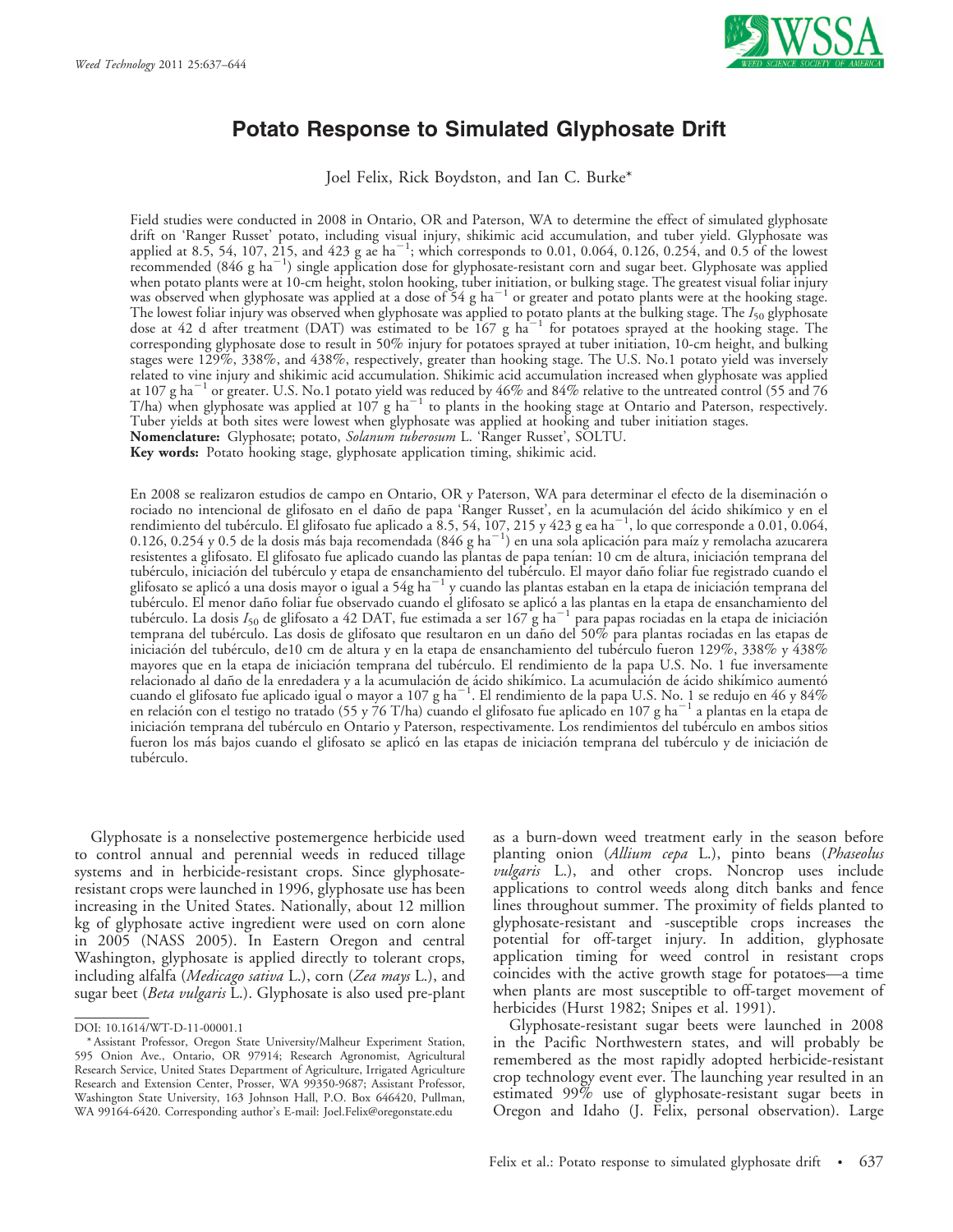Table 1. Soil properties, planting date, and spray timing for simulated glyphosate drift study at Ontario, OR, and Paterson, WA, 2008.

|                                      | Ontario, OR                   | Paterson, WA             |  |
|--------------------------------------|-------------------------------|--------------------------|--|
| Soil type                            | Owyhee silt loam <sup>a</sup> | Quincy sand <sup>b</sup> |  |
| pH                                   | 6.9                           | 7.0                      |  |
| Organic matter $(\% )$               | 1.87                          | 0.4                      |  |
| Soil texture                         |                               |                          |  |
| Sand $(\%)$                          | 17                            | 92                       |  |
| Silt $(\%)$                          | 65                            | 5                        |  |
| Clay $(\%)$                          | 18                            | 3                        |  |
| Spraying timings                     |                               |                          |  |
| Potato plants at 5–10-cm height      | May 26                        | May 9                    |  |
| Potato plants at hooking stage       | June 5                        | May 1                    |  |
| Potato plants at tuber initiation    | June 13                       | May 27                   |  |
| Potato plants at tuber bulking stage | July 1                        | June 13                  |  |

aOwyhee silt loam (coarse-silty, mixed, mesic, xerollic camborthid).

<sup>b</sup> Quincy sand (mixed, mesic Xeric Torripsamments).

numbers of fields planted to glyphosate-resistant crops and multiple applications of glyphosate during the season increases the chance of accidental drift to susceptible crops. Herbicides that inhibit amino acid synthesis often reduce potato leaf size and internode length (Eberlein et al. 1997). New leaves often turn chlorotic and plant growth is greatly reduced. Even though the potato plants might appear to recover, tubers can have numerous growth cracks and folds, greatly reducing potato quality and yields. In addition to initial foliar damage, herbicide drift can reduce tuber quality in potatoes (Eberlein and Guttieri 1994).

Off-target movement of herbicides during application can cause considerable injury to susceptible plants. The degree of damage to crops from drift depends on many factors, including plant species, growth stage, environmental conditions, herbicide formulation, droplet size, and spray height above the target (Bode 1987; Deeds et al. 2006; Hanks 1995; Masiunas and Weller 1988; Miller 1993; Smid and Hiller 1981). Additionally, small spray droplets ( $\leq$  150 µm diam), which result from using smaller orifice nozzles and higher operating pressures, are more subject to drift (Yates et al. 1985). Research reports have shown that downwind drift deposits from unshielded sprayers can be less than 1% to as much as 16% of the target dose (Bode 1987; Maybank et al. 1978). However, even these low herbicide doses can severely injure susceptible crops (Al-Khatib et al. 2003). The objectives of these studies were to determine visual injury and yield reduction of potato tubers in response to simulated glyphosate drift when applied at different doses and potato growth stages.

# Materials and Methods

Field studies were conducted in 2008 at the Malheur Experiment Station near Ontario, OR and Paterson, WA to evaluate the response of potato to simulated glyphosate drift applied at different doses and crop growth stages. Soil characteristics for each site are presented in Table 1. Primary tillage followed local recommendations for potato production. Similarly, fertilization, other pest control, and irrigation followed standard potato production practices in the western United States (Strand 2006). Potato variety 'Ranger Russet' was planted on April 23 and March 19, 2008 with a seed spacing of 22.5 cm in rows spaced 90 and 86 cm apart, at Ontario and Paterson, respectively. Potato rows were harrowed and rehilled (standard grower practice in Pacific Northwest) just prior to potato emergence. Experiments were established in a split-plot design with treatments arranged in randomized complete block with four replications. Herbicide application timing formed the main plots, while isopropylamine salt of glyphosate<sup>1</sup> doses were randomly assigned to split-plots. Plots were 2.7 m wide by 9.1 m long and 2.6 m wide by 11 m long at Ontario and Paterson site, respectively.

Glyphosate application timings were made when potato plants were at 10 cm height, hooking stage (stolon swelling or early tuber initiation), tuber initiation, and at potato tuber bulking stage. Dates corresponding to respective application timings are presented in Table 1. The application dates were chosen to coincide with application of glyphosate to tolerant corn and sugar beet. Glyphosate doses evaluated were 8.5, 54, 107, 215, and 423 g  $ha^{-1}$ , which corresponds to 0.01, 0.064, 0.126, 0.254, and 0.5, respectively, of the lowest recommended  $(846 \text{ g ha}^{-1})$  single application rate for glyphosate in transgenic corn and sugar beet (Anonymous 2007). All treatments included ammonium sulfate<sup>2</sup> at 2.5% v/v and an untreated control was also included. Herbicides were applied in a total spray volume of  $187 \text{ L ha}^{-1}$  on the dates indicated in Table 1. Herbicide was applied using a backpack compressed- $CO<sub>2</sub>$  sprayer<sup>3</sup> with a boom equipped with six 8002 EVS and 8002 XR<sup>4</sup> flat-fan nozzles operated at 241 and 186 kPa at Ontario and Paterson, respectively. Plots were sprayed PRE with a tank mixture of S-metolachlor and pendimethalin at 1,060 and 1,420 g ai  $ha^{-1}$ , respectively, to help maintain weed-free conditions for the duration of the study, supplemented by periodic hand weeding.

A modified spectrophotometric method was used to quantify shikimic acid accumulation in the potato plant tissue (Pline et al. 2001; Singh and Shaner 1998). At 7 d after treatment (DAT), 10 random plants within a plot were selected and a single leaf disk collected from each plant and pooled. A 7-mm-diam hole punch<sup>5</sup> was used to collect each sample adjacent to the leaf midrib. The accumulation of shikimic acid in leaves of glyphosate-treated plants has been reported to be transitory in nature, with the highest amount recorded at 7 DAT in tobacco (Nicotiana tabacum L.) (Burke et al. 2005), sunflower (*Helianthus annuus* L.), proso millet (Panicum miliaceum L.), wheat (Triticum aestivum L.) (Henry et al. 2007) and at 4 DAT in corn and soybean [Glycine max (L.) Merr.] (Henry et al. 2005). Leaf samples were harvested in order, from zero glyphosate dose to highest dose to avoid cross contamination. The hole punch was rinsed in deionized water after harvesting each plot. The leaf samples immediately were placed in a 1.5-ml microcentrifuge tube containing  $0.5$  ml of  $0.01$  M  $H<sub>2</sub>SO<sub>4</sub>$  and transported to the laboratory in an iced cooler at 4 C. Samples from each site were packaged with dry ice and shipped overnight to Pullman, WA for shikimic acid determination. On arrival in Pullman WA, the plant material was stored at  $-40$  C until used for extraction. Extraction techniques followed those of Pline et al. (2002) and Singh and Shaner (1998). Plant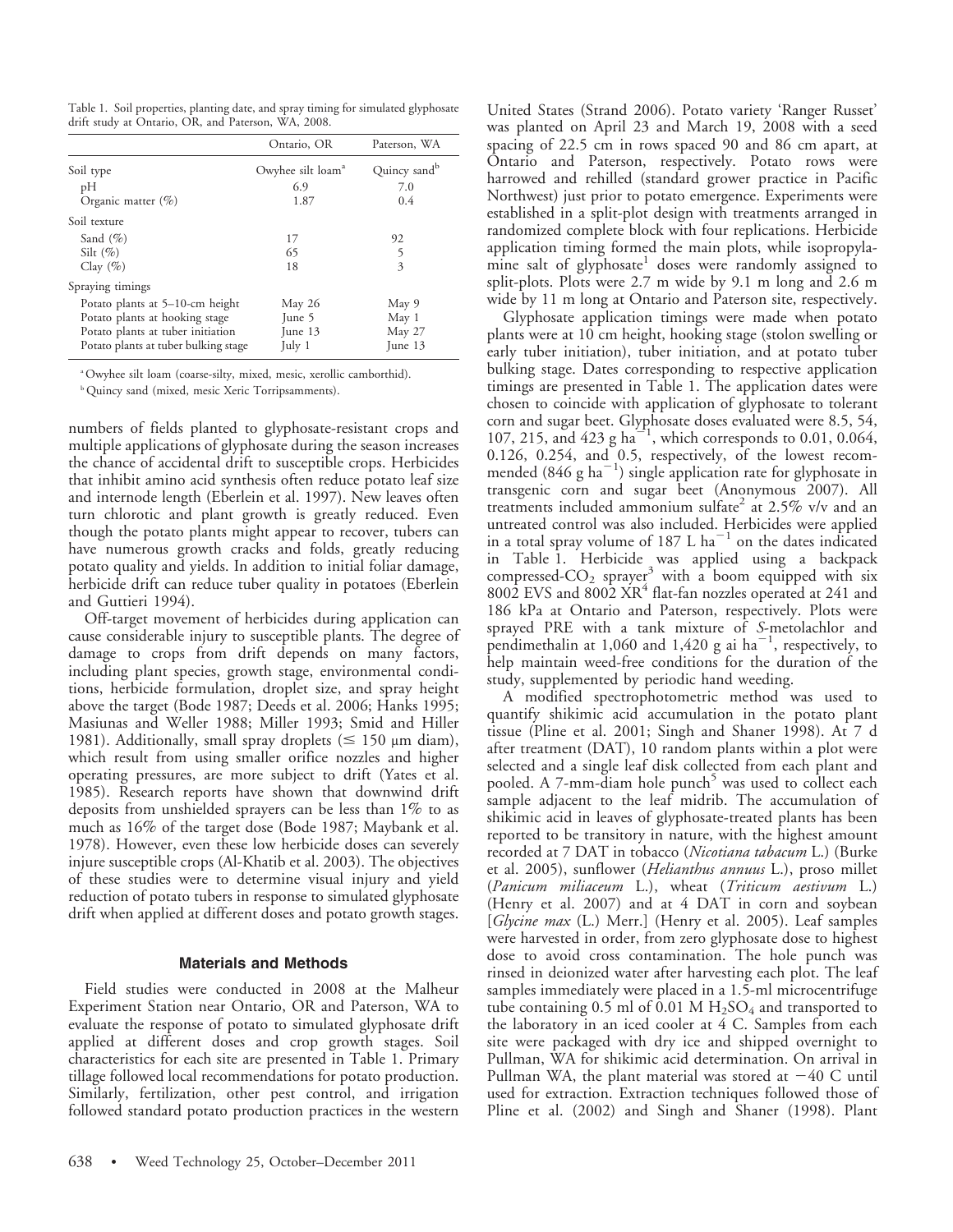

Figure 1. Regression line (Equation 1) was fit to combined site and glyphosate application timing for potato foliar visual injury 7 d after glyphosate application in 2008 field studies at Ontario, OR and Paterson, WA. Regression parameter estimates for glyphosate doses required to produce 5%, 10%, and 90% injury are presented in Table 2. Values in the x-axis are in log scale.

material was ground in the microcentrifuge vial in which it was collected. After maceration, 0.25 ml of 0.4 M  $NaCO<sub>3</sub>$ was added, the extract was agitated, and then centrifuged at 10,000  $\times$  g for 4 min. The extract was stored at  $-40$  C or analyzed immediately. Two 20-µl aliquots of each sample were mixed in 0.5 ml of 1% wt/v periodic acid in separate microcentrifuge vials and allowed to oxidize. After 3 h, 0.5 ml of 1 N NaOH was added to the sample vial and 0.5 ml of deionized water was added to the sample standard vial. An additional 0.3 ml of 0.1 M glycine was added to each vial and agitated. The optical density of each solution was measured at 380 nm. Sample standard values were subtracted from sample values to account for any absorbance caused by plant material, and this standardized value was used to compute the milligrams of shikimic acid per 10 leaf disks of fresh weight of potato per plot based on a standard curve (Pline et al. 2002; Singh and Shaner 1998). Standard curves were developed by using pure shikimic acid standard of known concentrations.

Potato plant injury was visually assessed on a scale of 0 to 100% (where  $0 =$  no injury and 100% = crop death) at 7, 21, and 42 DAT at each site. Potato yield was determined on September 19 and September 11, 2008 at Ontario and Paterson, respectively, by weighing tubers harvested with the use of a mechanical harvester from 6 m of the center row. Tubers from each plot were graded by size and quality according to U.S. Department of Agriculture grading standards (Anonymous 1991).

Nontransformed data were subjected to ANOVA with the use of PROC GLM procedure in SAS.<sup>6</sup> Type III statistics were used to test for significant differences ( $P \le 0.05$ ) of sites, glyphosate dose, application timings, and their interactions for visual plant injury, potato yield, and shikimic acid accumulation variables. All the data were subjected to a normality test. Because analysis of square root-transformed data did not change the results of ANOVA, the nontransformed data were used in the final analysis. Data were pooled across sites or timings when no significant effects for site, timing, or site-by-timing interactions were detected. Regression of potato plant injury ratings, yield, and shikimic acid accumulation over herbicide dose was done using a fourparameter log-logistic model as described by Seefeldt et al. (1995) as indicated below:

$$
Y = C + \{D - C/1 + \exp[b(\log x - \log e]\}\
$$
 [1]

where  $Y$  is the response (e.g., percent of potato injury),  $C$  is the lower limit,  $D$  is the upper limit,  $b$  is the slope of the line,  $x$  is the herbicide dose, and  $e$  is the dose resulting in a 50% response (e.g., 50% injury, which is also known as effective dose 50  $[I_{50}]$ ). Analysis of the dose-response curves and  $ED_5$ ,  $ED_{10}$ , and  $ED_{90}$  values were determined using the opensource statistical software,  $R^{\textcircled{2}}$  2.7.2, and the drc package as described by Knezevic et al. (2007). Comparison of means was performed with the use of Fisher's protected LSD test at a  $P \le 0.05$ .

## Results and Discussion

Plant Injury. The data for visual foliar injury evaluations at 7 DAT were combined across sites and application timing because the ANOVA indicated no significant difference between sites, glyphosate application timing, or their interactions with glyphosate dose (Figure 1). Potato foliar injury was characterized by chlorosis of the newest leaves that increased in severity with glyphosate dose. There were few or no injury symptoms when glyphosate was applied at 8.5 g ha<sup>-1</sup>. Potato foliar injury at  $\frac{87}{1}$  DAT was related directly to glyphosate dose. Foliar injury ranged from 2% for plants sprayed with 8.5 g  $ha^{-1}$  to 49% for those sprayed with  $423$  g ha<sup>-1</sup>. The calculated  $I_{50}$  at 7 DAT was  $468.3$  g ha<sup>-1</sup> (Table 2). Corresponding doses calculated for  $ED_5$ ,  $ED_{10}$ , and  $ED_{90}$  were 30.5, 60.9, and 3,598.1 g ha<sup>-1</sup>, respectively.

The use of nonlinear regression models to determine effective doses for plant injury at a predetermined level has been described as a functional approach by Berti et al. (1996) and has been recommended by Knezevic et al. (2002, 2007) for weed and crop injury studies. Lower visual injury at 7 DAT compared to later ratings likely can be attributed to the slow action of glyphosate in treated plants (Stoller et al. 1975). Also, leaves are considered a sink during early potato growth stages before reserves from the seed tuber are exhausted. The  $I_{50}$  and the shape of the dose response curve can change with time after treatment (Burke et al. 2005). Partially injured plants can compensate for injury with time, resulting in minimal effects on yield quantity (Seefeldt et al. 1995). Glyphosate sprayed to plants at 10 cm height tended to induce production of new shoots from the tuber seed piece, which did not display injury symptoms but were delayed in development compared to untreated controls.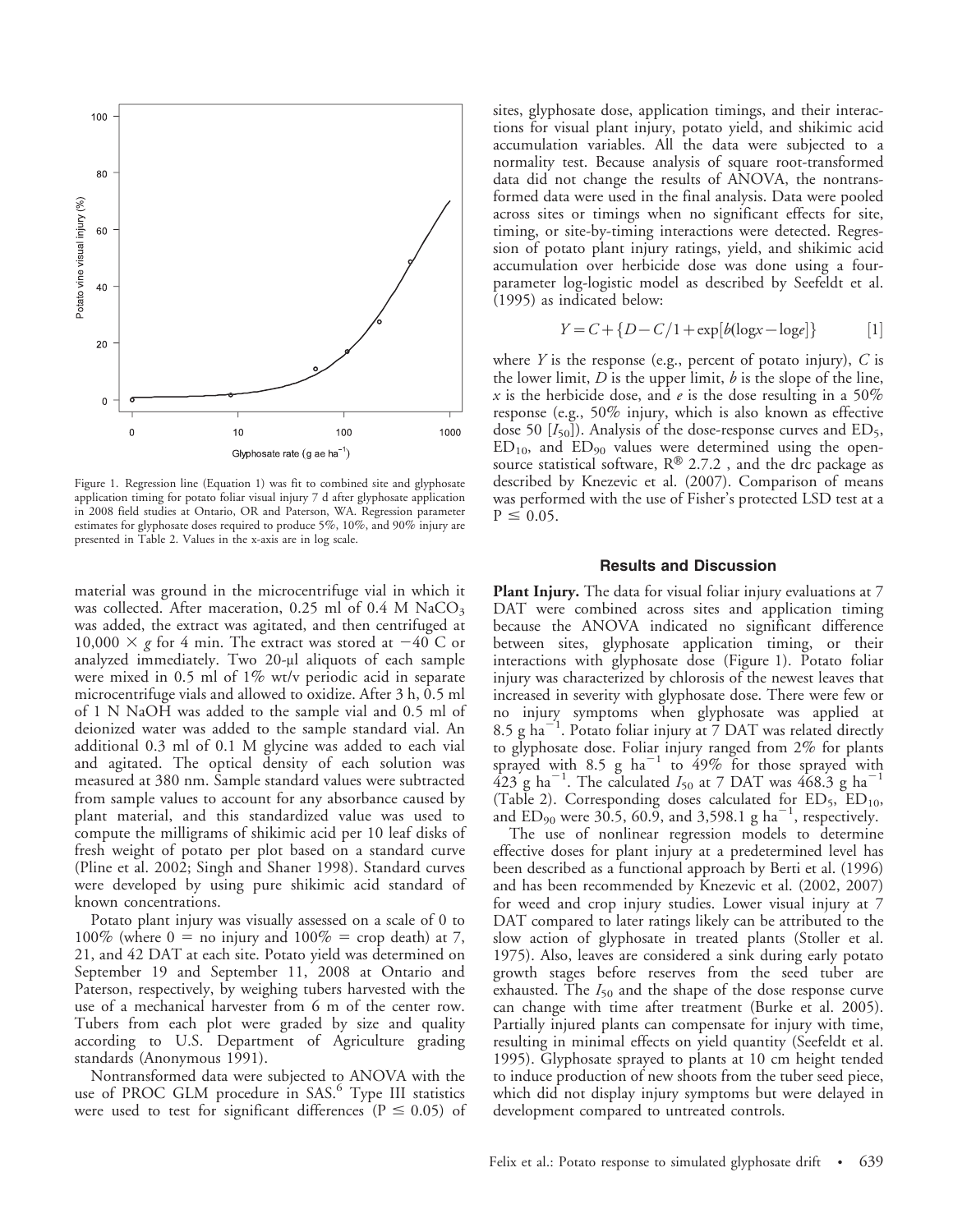|                               | Timing       | Regression parameters $(\pm$ SE) |                   |               |                  |                 |                    |                    |
|-------------------------------|--------------|----------------------------------|-------------------|---------------|------------------|-----------------|--------------------|--------------------|
| Variable                      |              | b                                | $\mathcal{C}_{0}$ | D             | $I_{50}$         | $ED_5 (\pm SE)$ | $ED_{10} (\pm SE)$ | $ED_{90} (\pm SE)$ |
| Injury 7 DAT<br>Injury 21 DAT | Average      | $-1.08(0.13)$                    | 0.02(1.69)        | 100           | 468.3(36.9)      | 30.5(8.8)       | 60.9(12.9)         | 3,598.1 (101.9)    |
| (combined)                    | 10-cm height | $-1.1(0.40)$                     | $-0.005(2.4)$     | 105.2(55.1)   | 320.0(3.1)       | 27.9(99.1)      | 44.1(19.4)         | 2,321.8 (104.2)    |
|                               | Hooking      | $-2.7(0.38)$                     | $-0.045(2.0)$     | 91.3(2.8)     | 80.3(4.1)        | 22.5(4.1)       | 36.6(5.3)          | 176.1(45.8)        |
|                               | Initiation   | $-2.3(0.35)$                     | 0.018(1.9)        | 88.7 (6.2)    | 156.4 (14.9)     | 44.3(8.9)       | 61.0(9.1)          | 401.1(65.3)        |
|                               | Bulking      | $-0.83(0.25)$                    | 0.022(2.4)        | 296.9(60.8)   | 4,285.5(1,425.4) | 122.9(204.3)    | 302.8 (370.0)      | 8,383.3 (327.8)    |
| Injury 42 DAT                 |              |                                  |                   |               |                  |                 |                    |                    |
| (combined)                    | 10-cm height | $-1.5(1.42)$                     | $-0.003(3.7)$     | 120.8 (475.7) | 731.4 (3,168.9)  | 98.4 (286.9)    | 163.8 (584.3)      | 3,266.4 (2,539.2)  |
|                               | Hooking      | $-1.8(0.58)$                     | $-0.006(3.8)$     | 96.8(19.8)    | 167.0(51.1)      | 32.9 (17.7)     | 49.7(19.4)         | 561.0 (755.8)      |
|                               | Initiation   | $-1.9(1.09)$                     | $-0.003(3.9)$     | 70.8(28.9)    | 214.8 (127.8)    | 46.3(14.5)      | 68.4 (14.8)        | 674.5(372.7)       |
|                               | Bulking      | $-1.2(2.16)$                     | 0.001(4.2)        | 55.1 (268.8)  | 564.8 (4,119.1)  | 48.0(143.8)     | 89.8 (324.3)       | 3,553.1 (2,740.9)  |
| Shikimic acid                 |              |                                  |                   |               |                  |                 |                    |                    |
| (Ontario, OR)                 | 10-cm height | $-2.3(0.33)$                     | 1.4(1.9)          | 99.9 (3.9)    | 379.7 (20.3)     | 107.1(75.6)     | 147.6(78.1)        | 976.9 (502.9)      |
|                               | Hooking      | $-2.8(0.30)$                     | 1.6(2.1)          | 99.8 (3.8)    | 138.7(6.3)       | 48.9(30.8)      | 63.7(28.7)         | 301.9 (195.5)      |
|                               | Initiation   | $-4.5(1.96)$                     | 3.5(1.7)          | 98.6 (4.5)    | 454.5(20.2)      | 235.6(11.1)     | 278.4 (10.2)       | 742.0 (25.6)       |
|                               | Bulking      | $-4.7(1.28)$                     | 2.2(1.7)          | 98.8(3.2)     | 410.6(12.3)      | 219.6 (13.4)    | 257.4 (14.2)       | 655.0(41.1)        |
| Shikimic acid                 |              |                                  |                   |               |                  |                 |                    |                    |
| (Paterson, WA)                | Hooking      | $-2.9(0.28)$                     | 1.9(1.4)          | 98.8(2.8)     | 328.9 (11.4)     | 118.4 (70.2)    | 153.5 (102.9)      | 705.3 (817.7)      |
|                               | Initiation   | $-2.0(0.99)$                     | 1.1(2.1)          | 99.5 (3.4)    | 835.8 (299.5)    | 193.2(100.3)    | 280.2 (934.7)      | 2493.1 (191.2)     |
|                               | Bulking      | $-3.5(10.11)$                    | 1.1(2.0)          | 19.8(3.2)     | 874.3 (181.1)    | 376.6 (26.3)    | 466.3(24.8)        | 1,639.4(83.1)      |
| Yield (Ontario)               | 10-cm height | 1.2(0.26)                        | 0.060(4.4)        | 99.3 (4.4)    | 287.6 (44.9)     | 23.9(25.9)      | 44.9(36.5)         | 1,842.9 (828.5)    |
|                               | Hooking      | 1.3(0.27)                        | 0.010(4.5)        | 94.7(4.5)     | 164.3(24.0)      | 17.6(12.7)      | 30.9(16.7)         | 871.6 (477.3)      |
|                               | Initiation   | 2.2(0.43)                        | $-0.001(3.9)$     | 102.9(3.9)    | 114.1(10.1)      | 30.0(9.0)       | 42.1(11.4)         | 309.2(64.8)        |
|                               | Bulking      | 2.5(0.51)                        | $-0.001(3.7)$     | 100.6(3.7)    | 204.2 (17.2)     | 63.9(15.7)      | 85.8 (20.1)        | 485.8 (117.5)      |
| Yield (Paterson)              | 10-cm height | 1.3(0.36)                        | $-0.03(3.5)$      | 96.9(3.5)     | 480.3(77.1)      | 46.8(45.3)      | 84.5 (61.2)        | 2,731.9 (1,954.4)  |
|                               | Hooking      | 2.5(0.53)                        | $-0.04(3.3)$      | 96.8(3.3)     | 56.9(4.5)        | 17.5(4.0)       | 23.6(4.4)          | 137.4 (21.3)       |
|                               | Initiation   | 2.2(0.41)                        | $-0.03(3.3)$      | 102.3(3.3)    | 71.6(5.1)        | 19.2(6.6)       | 26.8(7.1)          | 191.3(40.2)        |
|                               | Bulking      | 3.1(0.52)                        | $-0.03(2.9)$      | 98.5(2.9)     | 160.7(9.8)       | 62.9(27.3)      | 79.8 (35.4)        | 323.4 (170.2)      |

Table 2. Regression parameter estimates and glyphosate dose (g ae ha $^{-1}$ ) to result in 5, 10, and 90% potato visual injury and accumulation of shikimic acid (ED<sub>5,10,90</sub>  $[±SE]$ ) based on visual ratings at 7, 21, and 42 DAT and accumulation of shikimic acid at 7 DAT.

<sup>a</sup> Abbreviations: b, slope of line; C, lower limit;  $I_{50}$ , the glyphosate dose needed to cause a 50% visual injury; ED<sub>5</sub>, ED<sub>10</sub>, and ED<sub>90</sub>, are the glyphosate doses needed to cause 5%, 10%, and 90%, respectively, foliar injury or tuber reduction; DAT, d after treatment.

ANOVA indicated no significant difference between sites for the potato visual foliar injury data at 21 DAT, but there was a glyphosate-by-timing interaction (Figure 2). Injury severity increased with glyphosate dose, regardless of the application timing. The greatest visual injury was observed when glyphosate was applied at a dose of  $54$  g ha<sup>-1</sup> or greater and potato plants were at the hooking stage. The lowest vine injury was observed when glyphosate was applied to potato plants at the bulking stage. The estimated  $I_{50}$  glyphosate dose at 21 DAT was lowest at hooking stage (80.3  $\mathrm{g\,ha}^{-1}$ ) followed by tuber initiation (156.4 g ha<sup> $\Xi$ 1</sup>) (Table 2). The estimated glyphosate dose to result in 50% injury for potato plants sprayed at 10-cm height and bulking stage was 3.99 and 53.4 times greater than hooking stage (Table 2). Similarly, the  $ED_5$ ,  $ED_{10}$ , and  $ED_{90}$  (glyphosate dose to result in 5, 10, and 90% visual injury) at 21 DAT were lowest when glyphosate was applied at potato hooking stage. Similar results were observed for injury at 42 DAT (Figure 3). The  $I_{50}$  glyphosate dose at 42 DAT was estimated to be 167 g ha $^{-1}$  for potatoes sprayed at the hooking stage (Table 2). The corresponding glyphosate dose to result in 50% injury for potatoes sprayed at tuber initiation, 10-cm height, and bulking stages were 129%, 338%, and 438% greater than hooking stage. The higher glyphosate dose required to elicit 50% injury at tuber initiation and bulking stages was directly related to the size of potato plants at the time of application. Similarly, the  $ED_5$ ,

ED10, and ED90 glyphosate dose at 42 DAT was lowest for plants sprayed at hooking and tuber initiation (Table 2). Increased injury in relation to glyphosate dose in simulated drift studies has been reported in other crops, including sorghum (Al-Khatib et al. 2003), tobacco (Burke et al. (2005), and rice (Oryza sativa L.) (Ellis et al. 2003; Koger et al. 2005). Also, Masiunas and Weller (1988) observed increased potato injury with glyphosate applied at field use doses.

Shikimic Acid Accumulation. ANOVA indicated a difference between sites for shikimic acid accumulation in potato plants at 7 DAT; therefore, the data are presented separately (Figure 4). Burke et al. (2005) reported that shikimic acid accumulation peaked at 7 DAT in tobacco. Similarly, Buehring et al. (2003) reported peak shikimic acid accumulation in corn at 5 DAT. Consequently, the samples for shikimic acid accumulation were sampled only at 7 DAT at both sites. Shikimic acid accumulation in potato plants increased with increasing glyphosate dose at each site. Shikimic acid accumulation increased when glyphosate was applied at 107 g ha $^{-1}$ or greater (Figure 4A). Potato plants sprayed at the hooking stage had the greatest accumulation, and required a lower glyphosate dose to trigger shikimic acid accumulation at both sites. The  $I_{50}$  dose for plants treated at hooking stage was 138.7 g ha<sup>-1 of</sup> at Ontario (Table 2). The corresponding  $I_{50}$  dose for plants sprayed at 10-cm height,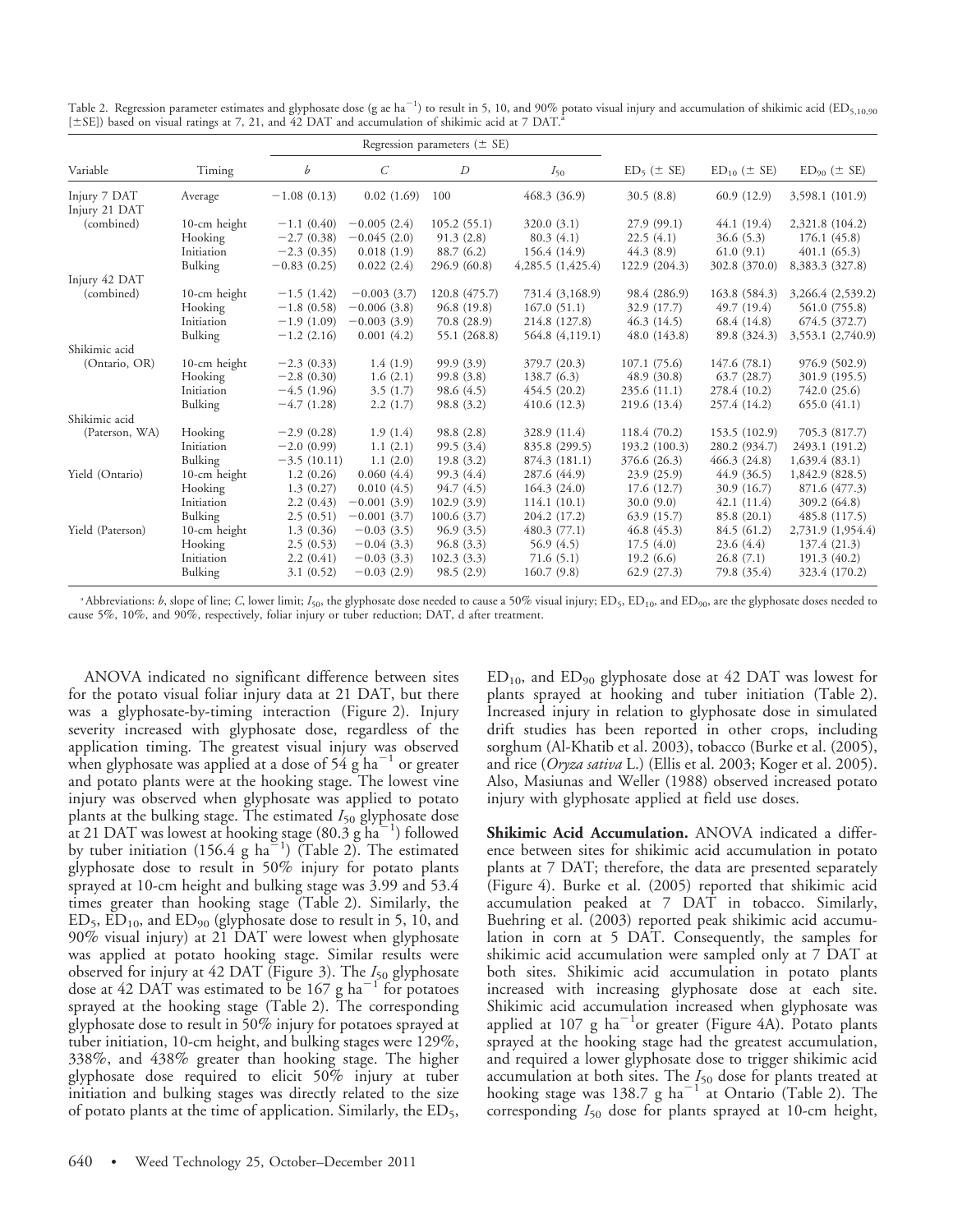

Figure 2. Regression lines (Equation 1) were fit to glyphosate dose and application timing for potato foliar visual injury 21 d after glyphosate application in 2008 field studies at Ontario, OR and Paterson, WA. Regression parameter estimates for glyphosate doses required to produce 5%, 10%, and 90% injury are presented in Table 2. Values in the x-axis are in log scale.

tuber initiation, and bulking were 379.7, 454.5, and 410.6 g ha<sup>-1</sup>, respectively. The ED<sub>5</sub>, ED<sub>10</sub>, and ED<sub>90</sub> for plants sprayed at hooking stage at Ontario was estimated to<br>be 48.9, 63.7, and 301.9 g ha<sup>-1</sup>, respectively. The lower glyphosate doses required to trigger accumulation of shikimic acid at potato hooking suggest greater potato sensitivity at this stage compared to plants sprayed at tuber initiation, bulking, or 10-cm height stage. Hooking stage marks rapid plant growth and a transition from vegetative to tubers becoming a major sink for photoassimilates. As a result, the majority of glyphosate drift at the hooking stage is translocated rapidly to newly formed leaves and tubers, culminating in greater injury. At the Paterson site, application of glyphosate at the hooking stage elicited the same response as that at Ontario (Figure 4B). No samples were taken to determine shikimic acid accumulation at the 10-cm height stage at Paterson. The  $I_{50}$  dose for shikimic acid accumulation for potatoes sprayed at hooking stage was 328.9 g ha<sup>-1</sup> (Table 2). The  $I_{50}$  dose values for potatoes sprayed at tuber initiation and bulking stage were 835.8 and  $874.3$  g ha<sup>-1</sup>, respectively. The ED<sub>5</sub>, ED<sub>10</sub>, and ED<sub>90</sub> for plants sprayed at hooking stage at Paterson was 118.4, 153.5, and  $705.3$  g ha<sup>-1</sup>, respectively. Significantly greater amounts of glyphosate were needed to elicit the same response for plants sprayed at tuber initiation and bulking stage than at the hooking stage (Table 2). The estimated  $I_{50}$  for shikimic acid accumulation at potato hooking stage  $(138.7 \text{ g ha}^{-1})$ was greater than that estimated for U.S. No.1 tuber yield<br>56.9 g ha $^{-1}$  but lower for visual estimates of injury at 42  $\overline{\text{DAT}}$  (167 g ha<sup>-1</sup>). These results suggest that less glyphosate is needed to reduce tuber yield compared to the amount needed to elicit visual injury.



Figure 3. Regression lines (Equation 1) were fit to glyphosate dose and application timing for potato foliar visual injury 42 d after glyphosate application in 2008 field studies at Ontario, OR and Paterson, WA. Regression parameter estimates for glyphosate doses required to produce 5%, 10%, and 90% injury are presented in Table 2. Values in the x-axis are in log scale.

Yield. There were site-by-timing and site-by-glyphosate interactions for the U.S. no.1 potato tuber yield; therefore, the data are presented separately for each site (Figure 5). Symptoms on potato tubers affected by glyphosate were characterized by growth cracks, folds, ''elephant hide,'' malformation, and small-sized tubers. Tuber injury severity and shikimic acid accumulation increased with the increase in glyphosate dose.

Potato tuber yields were directly related to level of foliar injury observed earlier in the season (Figures 1–3) and shikimic acid accumulation (Figure 4). As potato vine injury and shikimic acid accumulation increased with glyphosate dose and timing, potato yield decreased accordingly. Tuber yields at both sites were lowest when glyphosate was applied at hooking and tuber initiation stages. At Ontario, U.S. No.1 tuber yields for plants treated with  $107 \text{ g ha}^{-1}$  glyphosate at hooking and tuber initiation stages were only 54% and 52% of the nontreated (54 and 52 T ha<sup>-1</sup>), respectively. The  $I_{50}$ dose for potato yield at Ontario when glyphosate was applied at hooking, tuber initiation, bulking and 10-cm height were estimated to be 164.3, 114.1, 204.2, and 287.6  $\frac{8}{9}$  ha<sup>-1</sup>, respectively (Table 2). The estimated dose required to reduce potato tuber yield by 5%, 10%, and 90% when glyphosate drift occurred at the potato hooking stage were 17.6, 30.9, and 871.6  $g$  ha<sup>-1</sup>, respectively, at Ontario. At Paterson, U.S. No.1 tuber yield was reduced to 16% and 23% of the nontreated control (76 and 72 T  $ha^{-1}$ ) when glyphosate was applied at  $107 \text{ g}$  ha<sup>-1</sup> to plants in the hooking and tuber initiation stages, respectively. The  $I_{50}$  dose for potato tuber<br>yield was 56.9 g ha<sup>-1</sup> for the hooking timing (Table 2). The corresponding  $I_{50}$  doses for sprays at tuber initiation, bulking, and 10-cm height timings at Paterson were 126%, 282%, and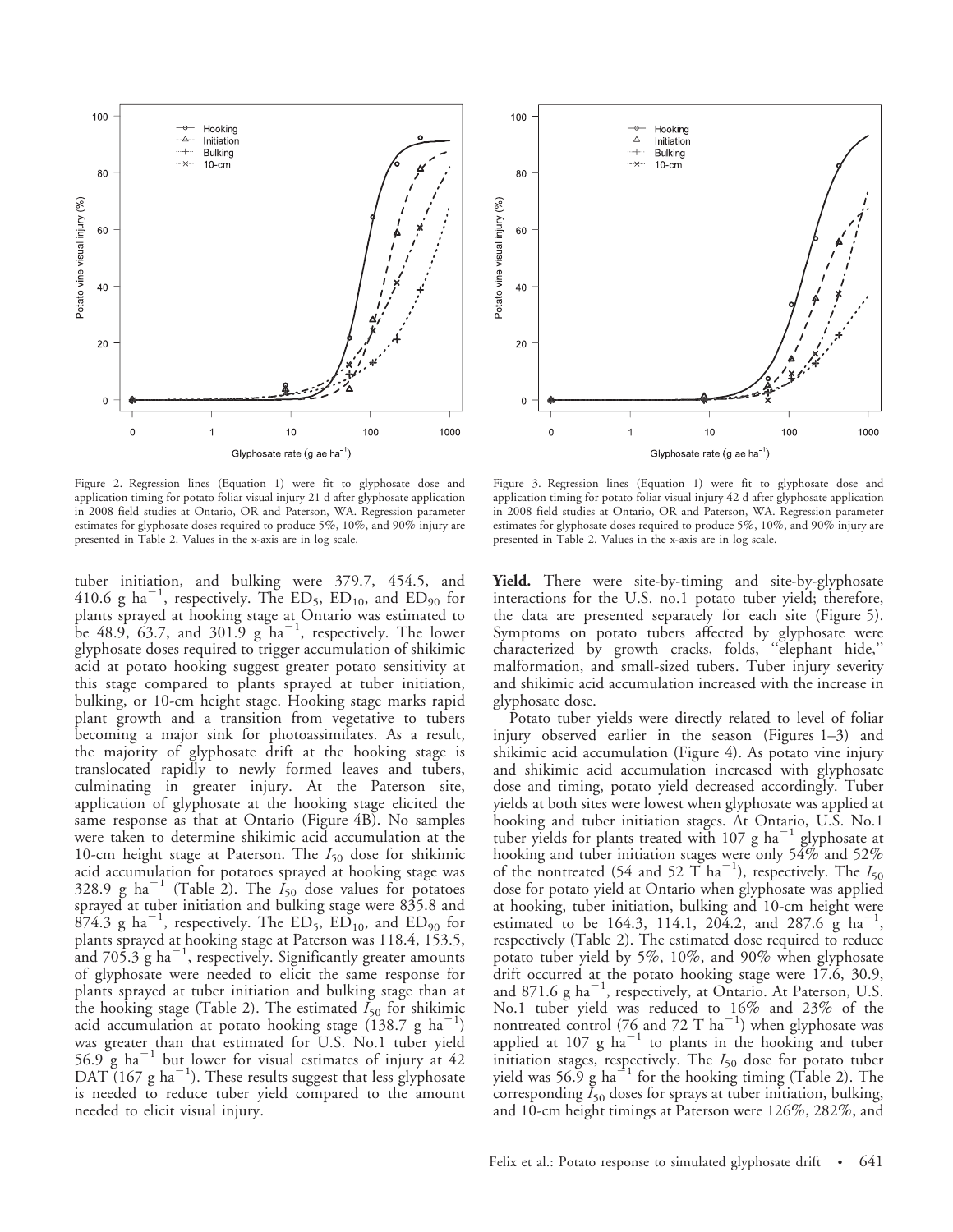A. Shikimic acid accumulation in leaves at Ontario

B. Shikimic acid accumulation in leaves at Paterson



Figure 4. Regression lines (Equation 1) were fit to shikimic acid accumulation 7 d after different glyphosate doses and application timing in field studies at Ontario, OR (4A) and Paterson, WA (4B) in 2008. Regression parameter estimates for glyphosate doses required to produce 5%, 10%, and 90% shikimic acid accumulation are presented in Table 2. Values in the x-axis are in log scale.

844%, respectively, greater than that at the hooking stage. The ED<sub>5</sub>, ED<sub>10</sub>, and ED<sub>90</sub> for potatoes sprayed at the hooking stage at Paterson were 17.5, 23.6, and 137.4 g ha<sup>-1</sup>, respectively. Auwarter and Hatterman-Valenti (2006) and Hatterman-Valenti and Auwarter (2009) reported reduced marketable potato tuber yield when simulated glyphosate drift with  $280 \text{ g}$  ha<sup> $-1$ </sup> happened at tuber initiation and early bulking stages. Similarly, Pfleeger et al. (2008) reported

#### A. Potato yield at Ontario, OR

#### B. Potato yield at Paterson, WA



Figure 5. Regression lines (Equation 1) were fit to glyphosate dose and application timing for potato U.S. No.1 tuber yield in response to glyphosate and application timing for field studies at Ontario, OR (5A) and Paterson, WA (5B) in 2008. Regression parameter estimates for glyphosate doses required to produce 5%, 10%, and 90% yield reduction are presented in Table 2. Values in the x-axis are in log scale.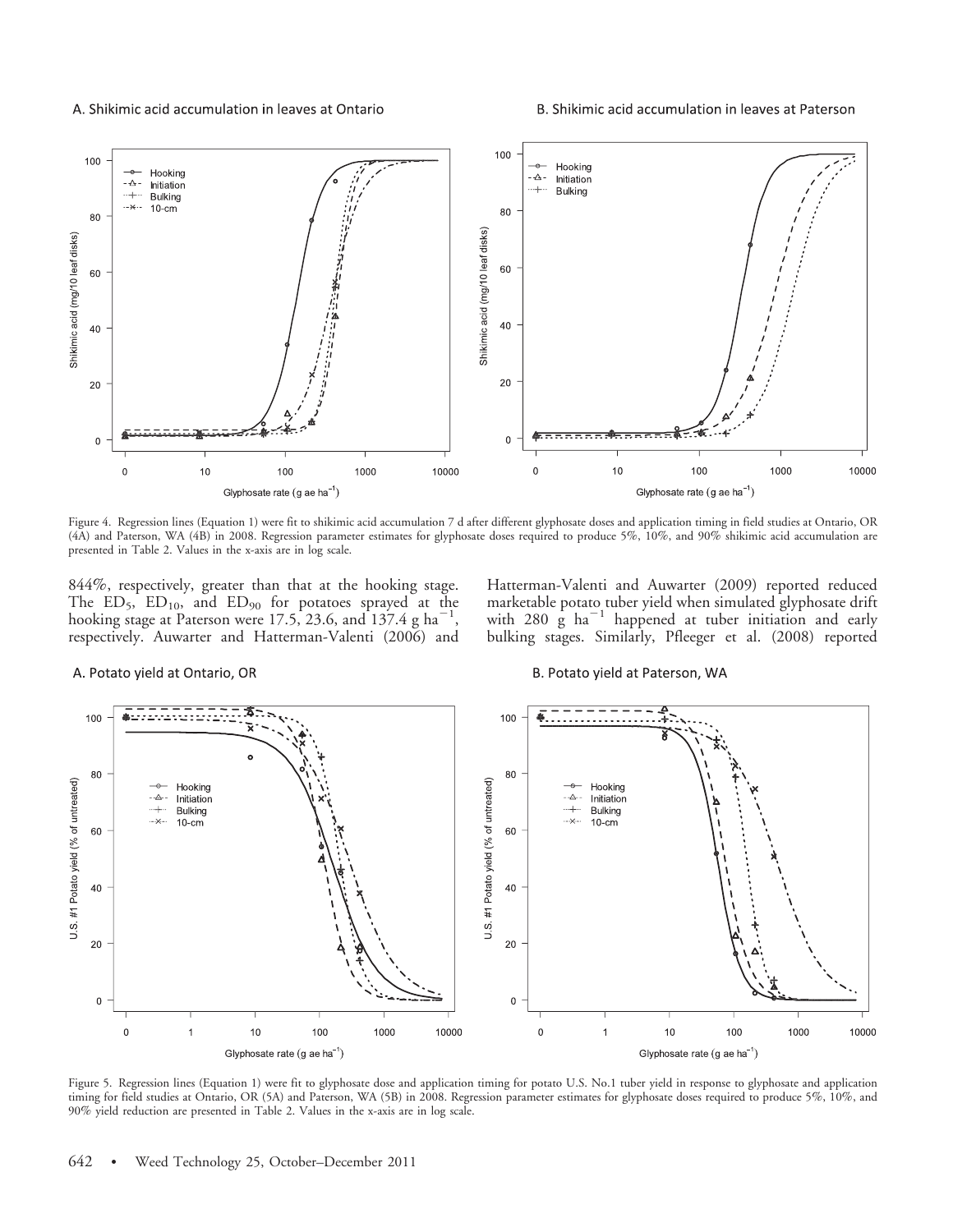reduced U.S. No.1 potato tuber yield with  $15 \text{ g ha}^{-1}$ glyphosate applied 14 d after potato emergence.

Potato plant injury was characterized by stunting (for the 10-cm application timing) and general interveinal chlorosis of newest leaves. Leaf chlorosis was evident at rates starting 54 g ha<sup>-1</sup> and higher. Foliar injury was greater at 21 and  $42$ DAT than at 7 DAT, typical of the slow activity associated with glyphosate (Stoller et al. 1975). Increased injury with time also has been reported in tobacco by Burke et al. (2005). Newly emerged shoots treated at the 10-cm plant height were stunted and never recovered. However, new shoots emerged and grew normally. Seefeldt et al. (1995) reported that partially injured plants can compensate vegetative growth with time, resulting in minimal effects on yield quantity at the end of the season. Potato tuber yield was reduced by a glyphosate dose of 54 g ha<sup> $-1$ </sup> or greater at each site. Potato tuber yield was less impacted for plants treated at the 10-cm height with glyphosate dose at 215 g  $ha^{-1}$  and above, suggesting that new shoots established after the original ones were killed compensated the final yield. In addition to the deleterious effects of glyphosate on tuber yield and quality, glyphosate drift also has potential to negatively affect sprouting of daughter tubers derived from seed tuber production fields (Smid and Hiller 1981).

Sink regulation of photosynthesis is a well-accepted concept, possibly explaining the coordination of assimilate production and consumption (Stitt et al. 1990). In tobacco and potato, the photosynthetic capacity of source leaves is under developmental and environmental control (Miller et al. 1997). Tuberization in potato is a complex process involving anatomical, hormonal, and biochemical changes, leading to the differentiation of a lateral shoot (the stolon) into a vegetative storage organ (the tuber) (Mohhamad-Reza et al. 2000). Starting at the hooking stage, most of the sucrose produced is shunted into tubers, which serve as storage organs in potato. This might explain why the greatest injury was observed at the hooking stage than at any other glyphosate application timing.

In summary, the results indicated greater injury to potato plants receiving a glyphosate dose of 54 g  $ha^{-1}$  or greater during the hooking or tuber initiation stages. Most growers would not be able to ascertain injury from low glyphosate dose typical of accidental drift. However, the results indicated that shikimic acid accumulates and can be detected in plants receiving very low glyphosate doses that might not show injury symptoms. Using a shikimic acid assay would allow growers to confirm glyphosate drift if they observe or suspect a drift situation even when no foliar symptoms develop. The fast and inexpensive procedure to extract and determine shikimic acid accumulation in plants (Shaner et al. 2005) could also help growers positively confirm glyphosate drift well before visible symptoms are apparent. Because the assay requires sophisticated equipments, growers will have to seek help from capable Agricultural laboratories. Growers and farm managers could then decide whether or not to maintain potato plantings without risking reduced marketable yield and quality. In typical drift cases there is a concentration gradient down wind, with higher amounts deposited along the point of field entry or field margin. Growers can consult nearby weather stations and use the prevailing wind direction at the time of application to guide them in sample collection for shikimic acid accumulation measurements.

## Sources of Materials

<sup>1</sup> Roundup Original Max<sup>®</sup> 4 EC, Monsanto Company, 800

North Lindburg Boulevard, St. Louis, MO 63167.<br><sup>2</sup> Bronc®, a water-conditioning agent containing ammonium sulfate solution (41.75% of proprietary blend of ammonium sulfate, sodium alkyl aryl sulfonates, polycarboxylic acid, and silicone), marketed by Wilbur Ellis Company, 1801 Oakland Boulevard, Suite

 $3$  CO<sub>2</sub> Sprayers Systems, Bellspray Inc., R&D Sprayers, P.O. Box 267, Opelousas, LA 70571.

<sup>4</sup> TeeJet 8002 EVS and 8002 XR flat-fan nozzle tips, Spraying Systems Co., P.O. Box 7900, Wheaton, IL 60188.

 $5$  7-mm-diam, aluminum paper hole punch, McGill Incorporated, 131 E. Prairie St., Marengo, IL 60152.

<sup>6</sup> PROC GLM, Statistical Analysis Systems (SAS) software, Version 9.2. Statistical Analysis Systems Institute, Inc., P.O. Box 8000, Cary, NC 25712-8000.

# Acknowledgments

The authors would like to thank Joey Ishida, Encarnation Rivera, and Marc Seymour for their technical assistance in conducting the studies. We also would like to thank Dr. Stevan Knezevic for his help with the development of the R codes used to analyze the data with the log-logistic model.

## Literature Cited

- Al-Khatib, K., M. M. Claassen, P. W. Stahlman, P. W. Geier, D. L. Regehr, S. R. Duncan, and W. F. Heer. 2003. Grain sorghum response to simulated drift from glufosinate, glyphosate, imazethapyr, and sethoxydim. Weed Technol. 17:261–265.
- Anonymous. 1991. United States Standards for grades of potatoes. Washington D.C.: USDA Agricultural Marketing Service. 10 p.
- Anonymous. 2007. Roundup original Max label 63008G5-36. Monsanto Co., 800 North Lindburg Boulevard, St. Louis, MO 63167. 27 p.
- Auwarter, C. P. and H. Hatterman-Valenti. 2006. Simulated glyphosate drift in potato (Solanum Tuberosum L.) at different growth stages. North Central Weed Sci. Soc. Abstract 61. [CD-ROM Computer File]. Champaign, IL: North Central Weed Sci. Soc. (Dec. 2006).
- Berti, A., C. Dunan, M. Sattin, G. Zanin, and P. Westra. 1996. A new approach to determine when to control weeds. Weed Sci. 44:496–503.
- Bode, L. E. 1987. Spray application technology. Pages 85–110. in C. G. McWhorter and M. R. Gebhardt, eds. Methods of Applying Herbicides. Monograph 4. Champaign, IL: Weed Science Society of America.
- Buehring, N. W., J. H. Massey, and D. B. Reynolds. 2003. The effect of sublethal rates of glyphosate on shikimate accumulation in corn (Zea mays). Proc. South. Weed. Sci. Soc. 56:323.
- Burke, I., C.W.E. Thomas, W. A. Pline-Srnić, L. R. Fisher, W. D. Smith, and J. W. Wilcut. 2005. Yield and physiological response of flue-cured tobacco to simulated glyphosate drift. Weed Technol. 19:255–260.
- Cromartie, T. H., and Polge, N. D. 2000. An improved assay for shikimic acid and its use as a monitor for the activity of sulfosate. Proc. Weed Sci. Soc. Amer. 40:291.
- Deeds, Z. A., K. Al-Khatib, D. E. Peterson, and P. W. Stahlman. 2006. Wheat response to simulated drift of glyphosate and imazamox applied at two growth stages. Weed Technol. 20:23–31.
- Eberlein, C. V. and M. J. Guttieri. 1994. Potato (Solanum tuberosum) response to simulated drift of imidazolinone herbicides. Weed Sci. 42:70–75.